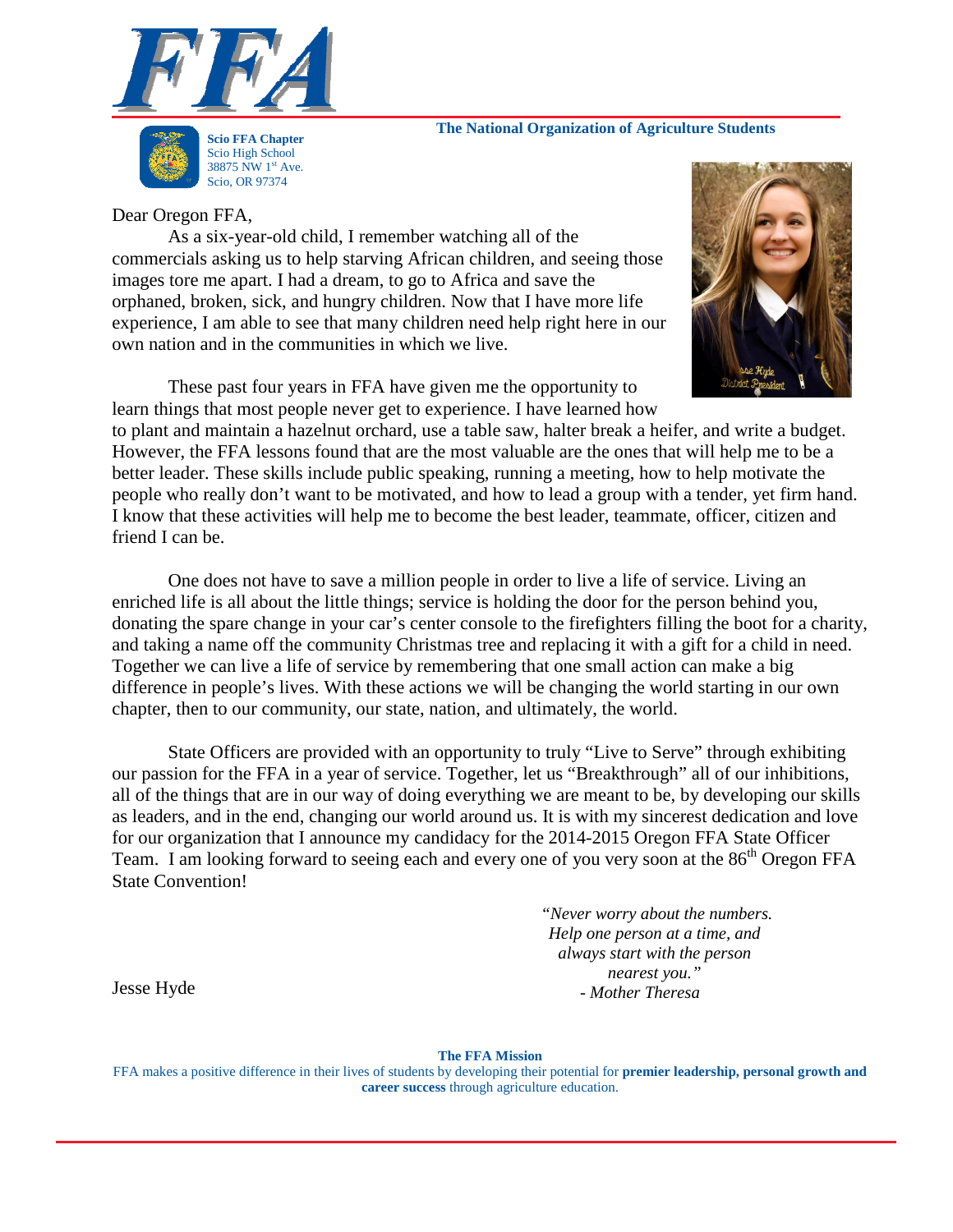



**The National Organization of Agriculture Students** 

District President **District Leadership Camp** Chapter Vice President State Convention National Convention State Floriculture Ag Sales State Nursery District Leadership Camp District Soil Judging P.A.L.S. State Ag Issues Winter Banquet **Chapter Nominating Committee** Extemporaneous Public Speaking Winter and Spring Banquet District Job Interview State Meat Judging Program of Activities Chairman Willamette Valley Ag Expo National Chapter Award Chairman FFA Week Chairman

Chapter Reporter Spring and Winter Banquet National Convention Star Chapter Award Willamette Valley Ag Expo Sophomore Public Speaking State Convention **Linn County Fair** Linn County Fair Livestock Auction FFA Rep. Spring Plant Sale Oregon FFA State Degree State Officer Visitation Chairman State Meat Judging State Floriculture **Freshman: 2010-11** State Livestock Judging State Convention District Leadership Camp State Floriculture Spring Banquet Spring Banquet State Nursery Nathan Gourley Award District Livestock Judging Spring Plant Sale District Ag Sales Oregon State Fair **District Dairy Judging** Linn County Fair **Beginning Public Speaking** County Fair Donation Animal District Agronomy District Dairy Judging Greenhand Degree Advanced Public Speaking Star Greenhand Award Community Garden Chairman Willamette Valley Ag Expo State Farm Business Management Junior Chapter President Dairy Day at the Capital Day Animal Day Winter Banquet **Spring and Winter Banquet** Spring and Winter Banquet

# **Senior: 2013-14 Sophomore: 2011-12**

 District Dairy Judging **Junior: 2012-13** State Livestock Judging

 **The FFA Mission**